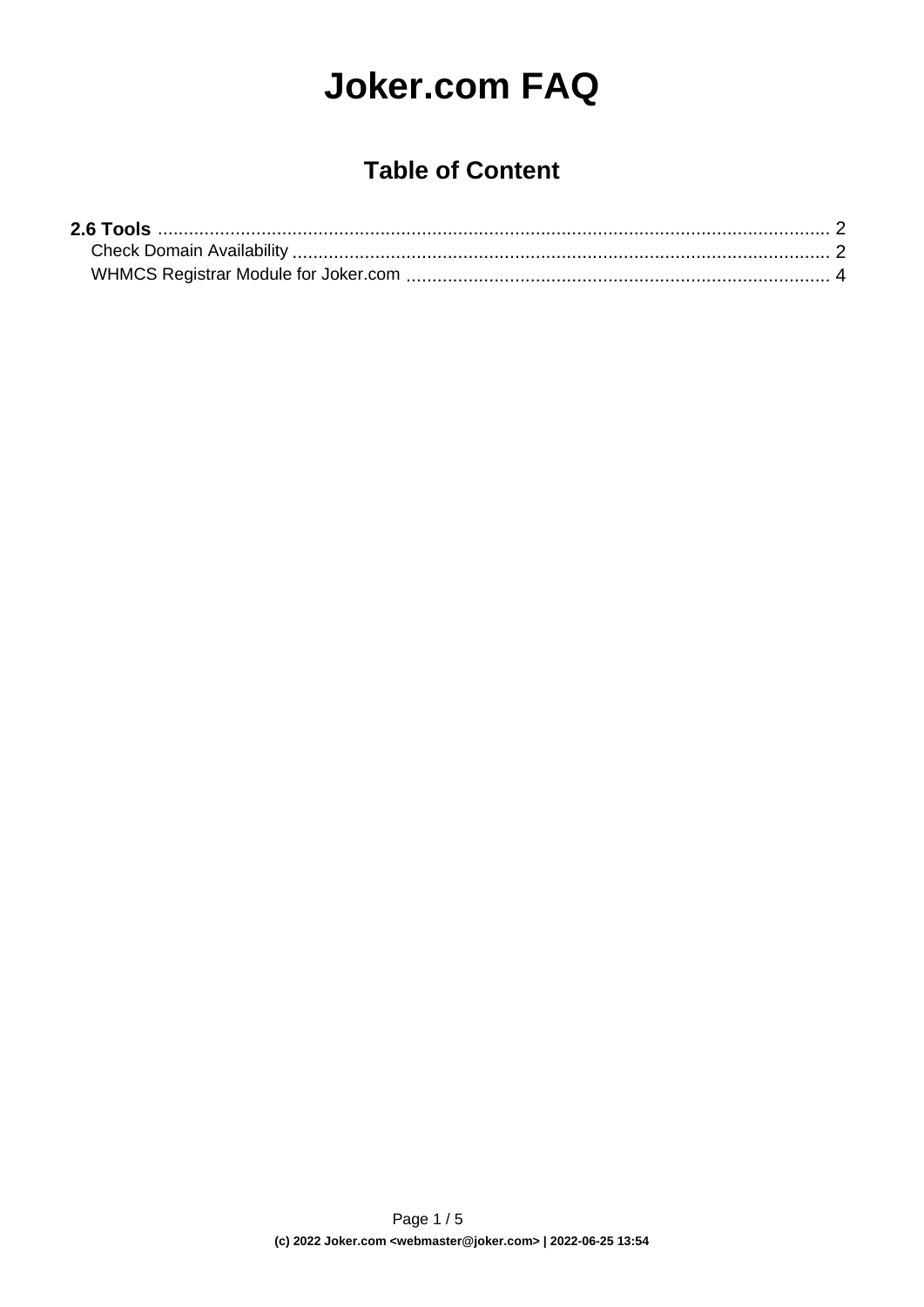## **2.6 Tools Check Domain Availability**

#### <span id="page-1-0"></span>**General Information**

This is an additional tool which makes it easy to **check if a domain is available for registration**. All you have to do is to connect to:

**Host: whois.joker.com Port: 4343**

and issue the command

domain:[sld.tld] [lang=IDN-tag]

- We will only accept requests from predefined IP-Addresses. For this purpose there is a field in the [reseller](/goto/resprefs) [data section](/goto/resprefs), which is called "**Check-Domain-Daemon-Access**". Please update your data , if you want to use that tool.
- Optional "lang" parameter must be used to check availability of **IDN**. If not provided, IDN tag "de" (Deutsch, German) will be used when IDN is queried (any name encoded in punycode). Which tags are available (and their names) is dependent on the registry. Some registries (like .ORG & .INFO) support only very limited set of languages, so it may not be always possible to register some domains, in this case the tool will return value "registered" (which is equivalent to "unavailable for registration").

#### **Technical Issues**

- All lines are terminated by CR-LF.
- All queries and replies prefixed by object type and colon sign.
- The server will ignore all but first line when waiting for query.
- The client will be disconnected when no valid query is received during 30 seconds.
- If the client is disconnected by the server, or when no valid reply is sent by the server, it should be processed like "unknown" reply (i.e., client should try query again later).

#### Examples

using telnet: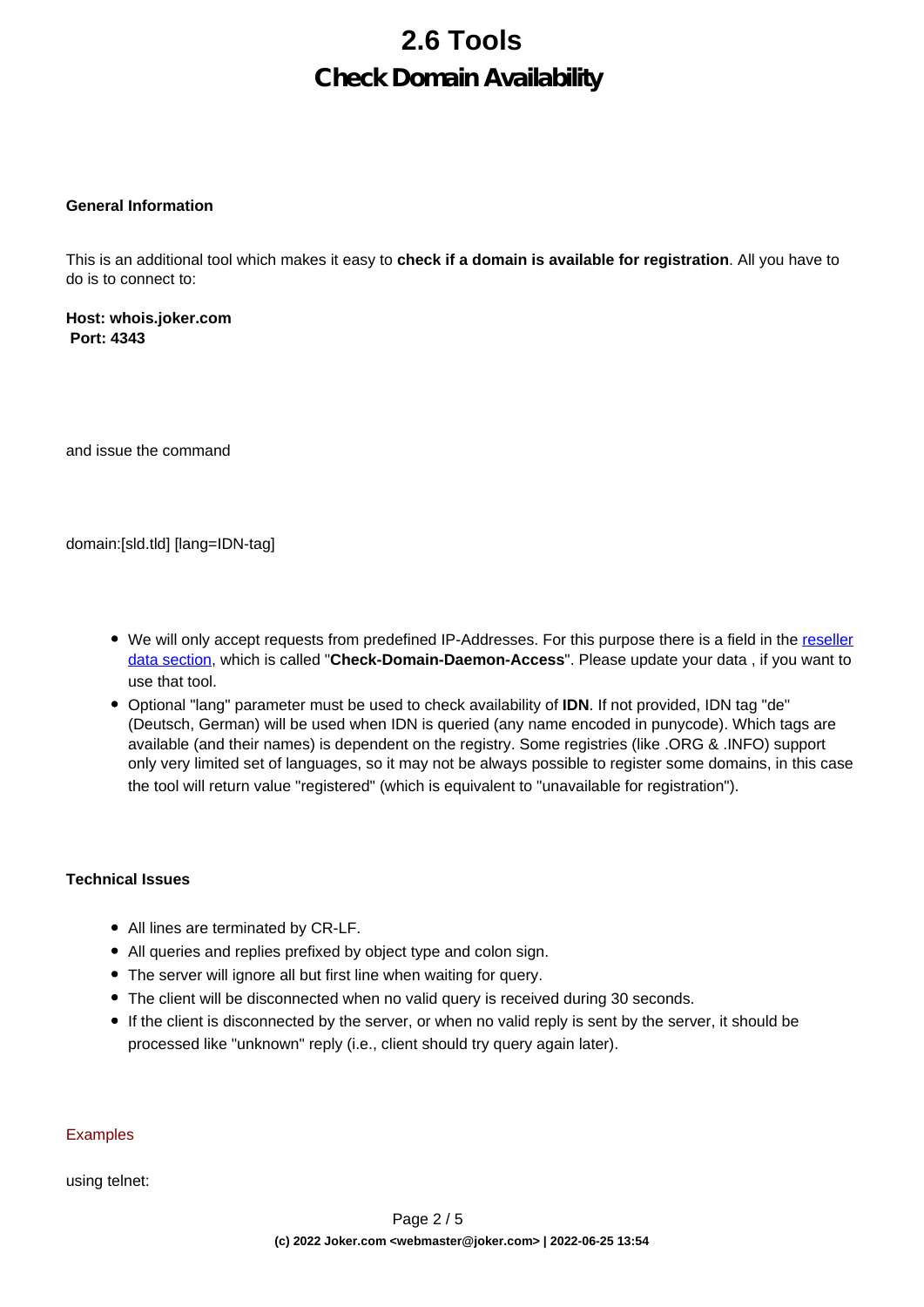### **2.6 Tools**

telnet whois.joker.com 4343 domain:joker.com

### Possible replies are:

| status of the domain                              | answer                                            |
|---------------------------------------------------|---------------------------------------------------|
| domain is available:                              | domain:joker.com free                             |
| domain is registered already:                     | domain:joker.com registered                       |
| domain status is unknown (registry down,<br>etc): | domain:joker.com unknown [optional error<br>text] |

Keywords: checkd, whois, domain check, reseller, API, domain availability

Last update: 2017-08-16 15:15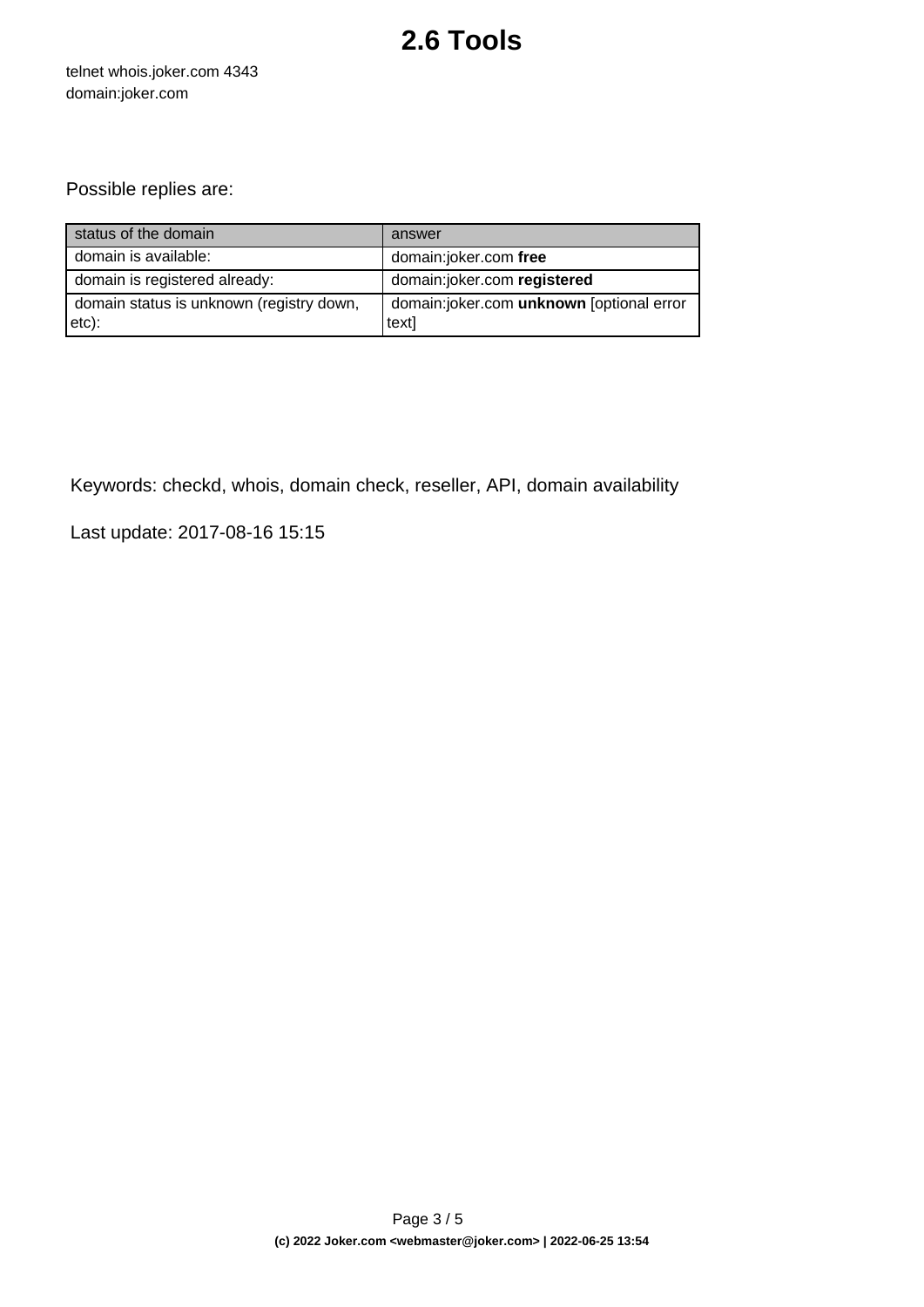## **2.6 Tools WHMCS Registrar Module for Joker.com**

<span id="page-3-0"></span>**Please see** [WHMCS Registrar Module](index.php?action=artikel&cat=84&id=488&artlang=en)**.**

Keywords: WHMCS, dmapi, API, plugin

Last update: 2018-11-15 17:02